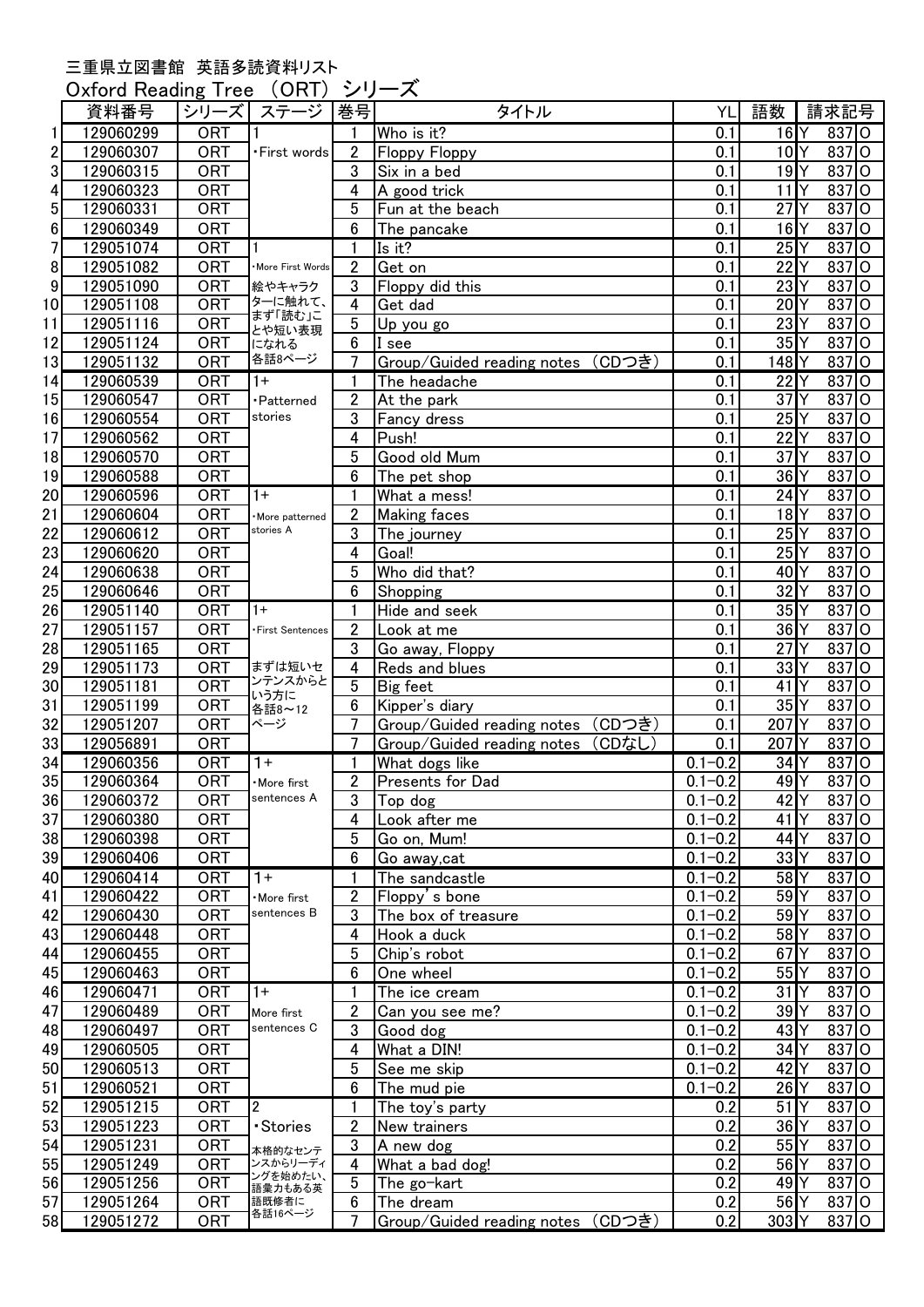| 59  | 129056271              | <b>ORT</b> | $\overline{2}$       | 1                | Floppy's bath                        | 0.2         | $57$ <sup>Y</sup> |    | 837 O                |         |
|-----|------------------------|------------|----------------------|------------------|--------------------------------------|-------------|-------------------|----|----------------------|---------|
| 60  | 129056289              | <b>ORT</b> | More Stories A       | $\overline{2}$   | The baby-sitter                      | 0.2         | $\overline{71}$   |    | 837                  | ΙO      |
|     |                        |            |                      |                  |                                      |             |                   |    |                      |         |
| 61  | 129056297              | <b>ORT</b> | 本格的なセンテ              | 3                | The water fight                      | 0.2         | 66                |    | 837                  | O       |
| 62  | 129056305              | <b>ORT</b> | ンスからリーディ<br>ングを始めたい、 | 4                | Kipper's balloon                     | 0.2         | 62                |    | 837                  | lO      |
| 63  | 129056313              | <b>ORT</b> | 語彙力もある英              | 5                | Spots!                               | 0.2         | 54                |    | 837                  | lO      |
| 64  | 129056321              | <b>ORT</b> | 語既修者に                | 6                | Kipper's birthday                    | 0.2         | 58                |    | 837                  | O       |
| 65  | 129056339              | <b>ORT</b> | 各話16ページ              | $\overline{7}$   | Group/Guided reading notes<br>(CDなし) | 0.2         | 368               |    | 837                  | lO      |
| 66  | 129060919              | <b>ORT</b> | 2                    | 1                | Kipper's laces                       | 0.2         | 63                |    | 837 O                |         |
| 67  | 129060927              | <b>ORT</b> | More stories B       | $\boldsymbol{2}$ | The wobbly tooth                     | 0.2         | 70                |    | $837$ O              |         |
|     |                        |            |                      |                  |                                      |             |                   |    |                      |         |
| 68  | 129060935              | <b>ORT</b> |                      | 3                | The foggy day                        | 0.2         | 67                |    | $837$ $\overline{O}$ |         |
| 69  | 129060943              | <b>ORT</b> |                      | 4                | Biff's aeroplane                     | 0.2         | 63                |    | $837$ O              |         |
| 70  | 129060950              | <b>ORT</b> |                      | 5                | Floppy the hero                      | 0.2         | 74                |    | $837$ O              |         |
| 71  | 129060968              | <b>ORT</b> |                      | $6\phantom{1}$   | The chase                            | 0.2         | 81                |    | $837$ O              |         |
| 72  | 129060976              | <b>ORT</b> |                      | $\overline{7}$   | Users' Guidebook (CDつき)              | 0.2         | 418               | Y  | 837 O                |         |
| 73  | 129060653              | <b>ORT</b> | $\mathbf{2}$         | 1                | The big egg                          | $0.2 - 0.3$ | 69                |    | $837$ O              |         |
|     |                        |            |                      |                  |                                      |             |                   | Υ  |                      |         |
| 74  | 129060661              | <b>ORT</b> | First sentences      | $\overline{2}$   | Poor Floppy                          | $0.2 - 0.3$ | 77                |    | 837 O                |         |
| 75  | 129060679              | <b>ORT</b> |                      | 3                | Put it back                          | $0.2 - 0.3$ | 93                |    | $837$ O              |         |
| 76  | 129060687              | <b>ORT</b> |                      | 4                | In a bit                             | $0.2 - 0.3$ | 83                |    | 837                  | lo      |
| 77  | 129060695              | <b>ORT</b> |                      | 5                | A present for Mum                    | $0.2 - 0.3$ | 77                |    | 837                  | O       |
| 78  | 129060703              | <b>ORT</b> |                      | 6                | The hole in the sand                 | $0.2 - 0.3$ | 78                |    | 837                  | O       |
| 79  | 129060711              | <b>ORT</b> |                      | 7                | user's guidebook (CDつき)              | $0.2 - 0.3$ | 477               | Υ  | $837$ O              |         |
|     |                        |            |                      |                  |                                      |             |                   |    |                      |         |
| 80  | 129060984              | <b>ORT</b> | 2                    | 1                | Monkey tricks                        | $0.2 - 0.3$ | 69                |    | 837                  | $\circ$ |
| 81  | 129060992              | <b>ORT</b> | • Patterned          | $\overline{2}$   | Hey presto!                          | $0.2 - 0.3$ | 86                |    | 837                  | O       |
| 82  | 129061008              | <b>ORT</b> | stories              | 3                | It's the weather                     | $0.2 - 0.3$ | 58                |    | 837                  | lO      |
| 83  | 129061016              | <b>ORT</b> |                      | 4                | Naughty children                     | $0.2 - 0.3$ | 73                |    | 837                  | $\circ$ |
| 84  | 129061024              | ORT        |                      | 5                | A sinking feeling                    | $0.2 - 0.3$ | 57                |    | 837                  | lO      |
| 85  | 129061032              | <b>ORT</b> |                      | 6                | Creepy-crawly                        | $0.2 - 0.3$ | 73                |    | 837                  | O       |
| 86  | 129061040              | ORT        |                      | $\overline{7}$   | Users' Guidebook (CDつき)              | $0.2 - 0.3$ | 416Y              |    | $837$ O              |         |
|     | 129060729/129060794    |            |                      |                  |                                      |             |                   |    |                      |         |
| 87  |                        | <b>ORT</b> | $\overline{2}$       | 1                | What is it?                          | $0.2 - 0.3$ | 66                |    | $837$ O              |         |
| 88  | 129060737/129060802    | <b>ORT</b> | More patterned       | $\overline{2}$   | The lost puppy                       | $0.2 - 0.3$ | 65                |    | $837$ O              |         |
|     | 89 129060745/129060810 | <b>ORT</b> | stories A            | 3                | New trees                            | $0.2 - 0.3$ | 87                |    | 837 O                |         |
|     | 90 129060752/129060828 | <b>ORT</b> |                      | 4                | Up and down                          | $0.2 - 0.3$ | 55                |    | $837$ O              |         |
| 91  | 129060760/129060836    | <b>ORT</b> |                      | 5                | The little dragon                    | $0.2 - 0.3$ | 89                |    | $837$ O              |         |
|     | 92 129060778/129060844 | <b>ORT</b> |                      | 6                | The band                             | $0.2 - 0.3$ | 66                | Y  | 837 O                |         |
| 93  | 129060786              | <b>ORT</b> |                      | 7                | (CDなし)<br>Group/Guided reading notes | $0.2 - 0.3$ | 428               | ٧  | 837 O                |         |
| 94  | 129060851              | <b>ORT</b> |                      | 7                | (CDつき)<br>Group/Guided reading notes | $0.2 - 0.3$ | 428               |    | $837$ O              |         |
|     | 129051280              | <b>ORT</b> | 3                    | $\blacksquare$   |                                      | 0.3         | 74Y               |    | $837$ O              |         |
| 95  |                        |            |                      |                  | On the sand                          |             |                   |    |                      |         |
| 96  | 129051298              | <b>ORT</b> | · Stories            | $\overline{2}$   | The egg hunt                         | 0.3         | 80                | ΙY | 837 O                |         |
| 97  | 129051306              | <b>ORT</b> | 本格的なセンテ              | 3                | Nobody wanted to play                | 0.3         | 79Y               |    | 837 O                |         |
| 98  | 129051314              | <b>ORT</b> | ンスからリーディ             | 4                | A cat in the tree                    | 0.3         | 79                |    | 837 O                |         |
| 99  | 129051322              | ORT        | ングを始めたい、<br>語彙力もある英  | 5                | The rope swing                       | 0.3         | 77                |    | 837                  | IО      |
| 100 | 129051330              | <b>ORT</b> | 語既修者に                | 6                | By the stream                        | 0.3         | 71                |    | 837                  | O       |
| 101 | 129051348              | <b>ORT</b> | 各話16ページ              | $\overline{7}$   | Group/Guided reading notes (CDつき)    | 0.3         | 460               |    | 837                  | O       |
| 102 | 129056347              | <b>ORT</b> | 3                    | 1                | Kipper the clown                     | 0.3         | 69                |    | 837                  | O       |
| 103 | 129056354              | <b>ORT</b> | More Stories A       | $\overline{2}$   |                                      | 0.3         | 76                |    | 837                  | O       |
|     |                        |            |                      |                  | Strawberry jam                       |             |                   |    |                      |         |
| 104 | 129056362              | <b>ORT</b> | 本格的なセンテ              | 3                | The jumble sale                      | 0.3         | 81                |    | $837$ O              |         |
| 105 | 129056370              | <b>ORT</b> | ンスからリーディ<br>ングを始めたい、 | 4                | At the seaside                       | 0.3         | 84                |    | $837$ O              |         |
| 106 | 129056388              | <b>ORT</b> | 語彙力もある英              | 5                | Kipper's idea                        | 0.3         | 78                |    | $837$ O              |         |
| 107 | 129056396              | <b>ORT</b> | 語既修者に                | 6                | The snowman                          | 0.3         | 76Y               |    | $837$ O              |         |
| 108 | 129056404              | <b>ORT</b> | 各話16ページ              | $\overline{7}$   | Group/Guided reading notes (CDなし)    | 0.3         | 464Y              |    | $837$ O              |         |
| 109 | 129061123              | <b>ORT</b> | 3                    | 1                | The barbecue                         | 0.3         | 73Y               |    | $837$ O              |         |
| 110 | 129061131              | <b>ORT</b> | More stories B       | $\overline{2}$   | The carnival                         | 0.3         | 83                |    | 837 O                |         |
| 111 | 129061149              | <b>ORT</b> |                      | 3                | At the pool                          | 0.3         | 84                |    | 837 O                |         |
|     |                        |            |                      |                  |                                      | 0.3         |                   |    | 837 O                |         |
| 112 | 129061156              | <b>ORT</b> |                      | 4                | Bull's-eye!                          |             | 81                |    |                      |         |
| 113 | 129061164              | <b>ORT</b> |                      | 5                | Book week                            | 0.3         | 81                |    | 837 O                |         |
| 114 | 129061172              | <b>ORT</b> |                      | 6                | The cold day                         | 0.3         | 80 <sup>Y</sup>   |    | 837 O                |         |
| 115 | 129061180              | <b>ORT</b> |                      | 7                | Users' Guidebook (CDつき)              | 0.3         | 482 Y             |    | 837 O                |         |
| 116 | 129061057              | <b>ORT</b> | 3                    | 1                | The duck race                        | $0.3 - 0.4$ | 89Y               |    | 837 O                |         |
| 117 | 129061065              | <b>ORT</b> | First sentences      | $\overline{2}$   | Sniff                                | $0.3 - 0.4$ | 124Y              |    | 837 O                |         |
| 118 | 129061073              | <b>ORT</b> |                      | 3                | Pond dipping                         | $0.3 - 0.4$ | 82                |    | 837 O                |         |
| 119 | 129061081              | <b>ORT</b> |                      | 4                | The ice rink                         | $0.3 - 0.4$ | 90                |    | 837 O                |         |
|     |                        |            |                      |                  |                                      |             |                   |    |                      |         |
| 120 | 129061099              | <b>ORT</b> |                      | 5                | The mud bath                         | $0.3 - 0.4$ | 90                |    | 837 O                |         |
| 121 | 129061107              | <b>ORT</b> |                      | 6                | The steel band                       | $0.3 - 0.4$ | 94                |    | 837 O                |         |
| 122 | 129061115              | <b>ORT</b> |                      | 7                | Users' Guidebook (CDつき)              | $0.3 - 0.4$ | 569               |    | 837 O                |         |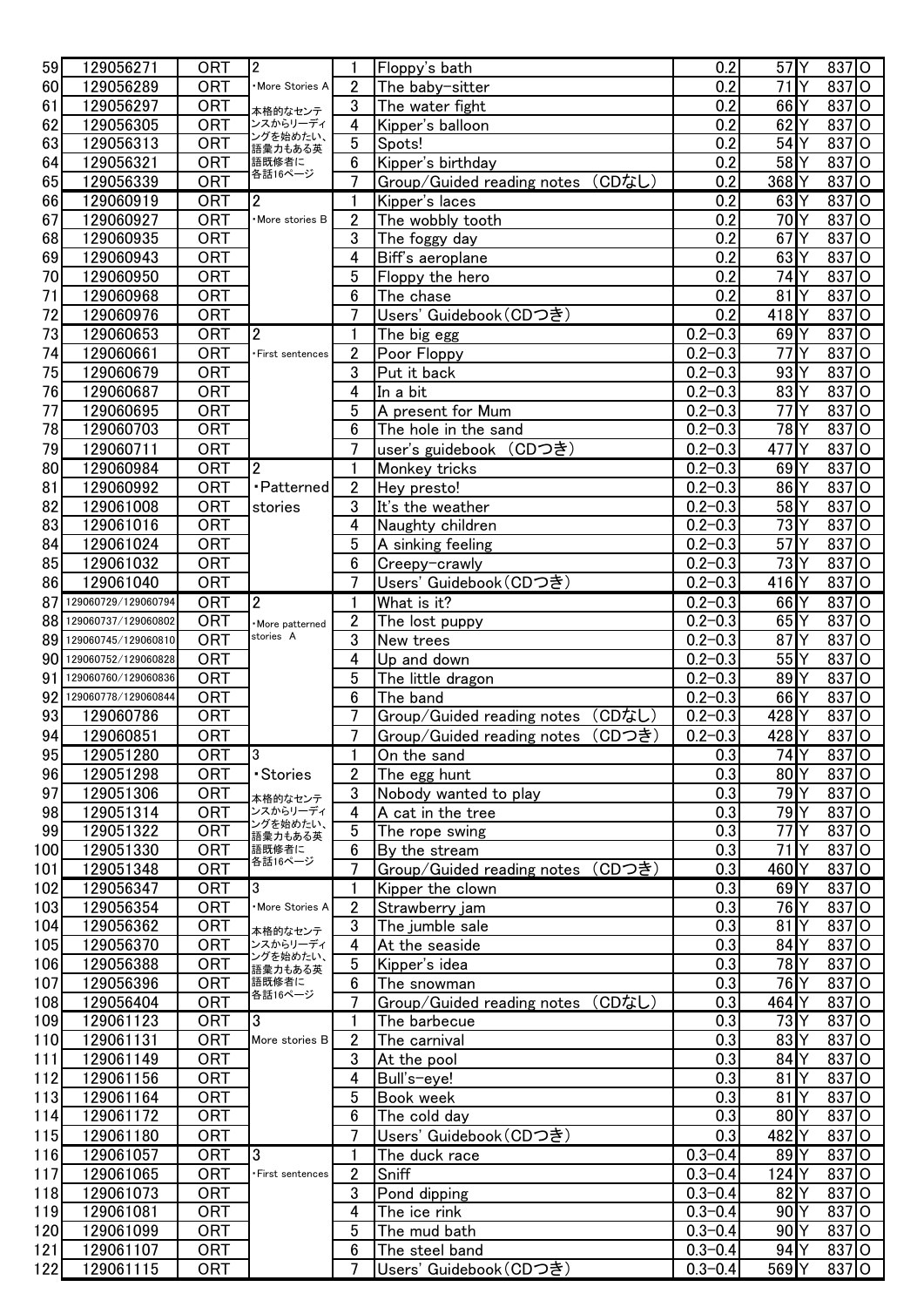| 123 | 129051355 | <b>ORT</b> | $\overline{4}$  |                         | House for sale                       | 0.4 | $109$ <sup>Y</sup> |    | 837 O                |         |
|-----|-----------|------------|-----------------|-------------------------|--------------------------------------|-----|--------------------|----|----------------------|---------|
| 124 | 129051363 | <b>ORT</b> | ·Stories(続き物)   | $\overline{2}$          | The new house                        | 0.4 | 120                | ΙY | 837 O                |         |
| 125 | 129051371 | <b>ORT</b> |                 | 3                       | Come in!                             | 0.4 | 109                | Y  | $837$ O              |         |
| 126 | 129051389 | <b>ORT</b> | 各話16~24         | 4                       | The secret room                      | 0.4 | 195                | Υ  | $837$ O              |         |
| 127 | 129051397 | <b>ORT</b> | ページ             | 5                       | The play                             | 0.4 | 203                |    | $837$ O              |         |
| 128 | 129051405 | <b>ORT</b> |                 | 6                       | The storm                            | 0.4 | 188                |    | $837$ O              |         |
| 129 | 129051413 | <b>ORT</b> |                 | $\overline{7}$          | Group/Guided reading notes (CDつき)    | 0.4 | 924                |    | 837 O                |         |
| 130 | 129056412 | <b>ORT</b> | 4               | 1                       | Nobody got wet                       | 0.4 | 97                 |    | 837 O                |         |
| 131 | 129056420 | <b>ORT</b> | More Stories A  | $\overline{2}$          | The weather vane                     | 0.4 | 107                |    | 837                  | l0      |
| 132 | 129056438 | <b>ORT</b> |                 | 3                       | Poor old Mum                         | 0.4 | 84                 |    | 837                  | lO      |
| 133 | 129056446 | <b>ORT</b> |                 | 4                       |                                      | 0.4 | 197                |    | 837                  | l0      |
|     |           |            | 各話16~24<br>ページ  |                         | The wedding                          |     |                    |    |                      |         |
| 134 | 129056453 | <b>ORT</b> |                 | 5                       | The camcorder                        | 0.4 | 182                |    | $837$ O              |         |
| 135 | 129056461 | <b>ORT</b> |                 | 6                       | The balloon                          | 0.4 | 177                |    | 837 O                |         |
| 136 | 129056479 | <b>ORT</b> |                 | $\overline{7}$          | Group/Guided reading notes (CDなし)    | 0.4 | 844                |    | $837$ O              |         |
| 137 | 129061198 | <b>ORT</b> | $\overline{4}$  | 1                       | Wet paint                            | 0.4 | 122                |    | $837$ O              |         |
| 138 | 129061206 | <b>ORT</b> | More stories B  | $\overline{2}$          | Swap!                                | 0.4 | 109                |    | $837$ O              |         |
| 139 | 129061214 | <b>ORT</b> |                 | 3                       | The flying elephant                  | 0.4 | 135                | Y  | 837 O                |         |
| 140 | 129061222 | <b>ORT</b> |                 | 4                       | The scarf                            | 0.4 | 220                |    | $837$ O              |         |
| 141 | 129061230 | <b>ORT</b> |                 | 5                       | The dragon dance                     | 0.4 | 192                |    | 837 O                |         |
| 142 | 129061248 | <b>ORT</b> |                 | $\boldsymbol{6}$        | Everyone got wet                     | 0.4 | 200                |    | $837$ O              |         |
| 143 | 129061255 | <b>ORT</b> |                 | $\overline{7}$          | Users' Guidebook (CDつき)              | 0.4 | 978                | Υ  | $837$ O              |         |
| 144 | 129061263 | <b>ORT</b> | 4               | 1                       | Dad's jacket                         | 0.5 | 154Y               |    | $837$ <sup>O</sup>   |         |
| 145 | 129061271 | <b>ORT</b> | More stories C  | $\boldsymbol{2}$        | Stuck in the mud                     | 0.5 | 133                |    | 837 O                |         |
| 146 | 129061289 | <b>ORT</b> |                 | 3                       | The den                              | 0.5 | 143                |    | $837$ O              |         |
| 147 | 129061297 | <b>ORT</b> |                 | 4                       | Look smart                           | 0.5 | 189                |    | $837$ O              |         |
| 148 | 129061305 | <b>ORT</b> |                 | 5                       | Tug of war                           | 0.5 | 164                |    | $837$ O              |         |
| 149 | 129061313 | <b>ORT</b> |                 | 6                       | An important case                    | 0.5 | 187                |    | $837$ O              |         |
| 150 |           | <b>ORT</b> |                 | $\overline{7}$          | Users' Guidebook (CDつき)              | 0.5 | 970                |    | 837 O                |         |
|     | 129061321 |            |                 |                         |                                      |     |                    |    |                      |         |
| 151 | 129051421 | <b>ORT</b> | 5               | 1                       | The magic key                        | 0.5 | 273                |    | 837                  | $\circ$ |
| 152 | 129051439 | <b>ORT</b> | ・Stories(続き物)   | $\mathbf{2}$            | Pirate adventure                     | 0.5 | 330                |    | 837                  | $\circ$ |
| 153 | 129051447 | <b>ORT</b> |                 | 3                       | The dragon tree                      | 0.5 | 294                |    | $837$ O              |         |
| 154 | 129051454 | <b>ORT</b> | 各話24ペー          | 4                       | Gran                                 | 0.5 | 309                |    | 837 O                |         |
| 155 | 129051462 | <b>ORT</b> | ジ               | 5                       | Castle adventure                     | 0.5 | 306                |    | 837 O                |         |
| 156 | 129051470 | <b>ORT</b> |                 | 6                       | Village in the snow                  | 0.5 | 329                |    | $837$ O              |         |
| 157 | 129051488 | <b>ORT</b> |                 | $\overline{7}$          | Group/Guided reading notes (CDつき)    | 0.5 | 1841               |    | $837$ O              |         |
| 158 | 129056487 | <b>ORT</b> | $5\overline{)}$ | 1                       | The whatsit                          | 0.5 | 305 Y              |    | $837$ O              |         |
| 159 | 129056495 | <b>ORT</b> | ·More Stories A | $\overline{2}$          | Underground adventure                | 0.5 | 292 Y              |    | 837 O                |         |
| 160 | 129056503 | <b>ORT</b> |                 | 3                       | Vanishing cream                      | 0.5 | 313Y               |    | $837$ O              |         |
| 161 | 129056511 | <b>ORT</b> | 各話24ペー          | $\overline{\mathbf{4}}$ | It's not fair                        | 0.5 | 349                |    | 837 O                |         |
| 162 | 129056529 | <b>ORT</b> | ジ               | $\overline{5}$          | The great race                       | 0.5 | 324                |    | $837$ O              |         |
| 163 | 129056537 | <b>ORT</b> |                 | 6                       | A monster mistake                    | 0.5 | 334 Y              |    | $837$ O              |         |
| 164 | 129056545 | <b>ORT</b> |                 | $\overline{7}$          | Group/Guided reading notes (CDなし)    | 0.5 | 1917Y              |    | $837$ O              |         |
| 165 | 129061339 | <b>ORT</b> | 5               | $\mathbf{1}$            | The new baby                         | 0.5 | 360 <sup>Y</sup>   |    | $837$ O              |         |
| 166 | 129061347 | <b>ORT</b> | More stories B  | $\boldsymbol{2}$        | Camping adventure                    | 0.5 | 332Y               |    | $837$ O              |         |
| 167 | 129061354 | <b>ORT</b> |                 | $\overline{3}$          | Scarecrows                           | 0.5 | $318$ $Y$          |    | $837$ O              |         |
| 168 | 129061362 | <b>ORT</b> |                 | $\overline{4}$          | Noah's ark adventure                 | 0.5 | 365                |    | $837$ O              |         |
| 169 | 129061370 | <b>ORT</b> |                 | 5                       | A new classroom                      | 0.5 | 325                |    | $837$ $\overline{O}$ |         |
| 170 | 129061388 | <b>ORT</b> |                 | 6                       | Mum to the rescue                    | 0.5 | 348 Y              |    | 837 O                |         |
| 171 | 129061396 | <b>ORT</b> |                 | 7                       | Users' Guidebook (CDつき)              | 0.5 | 2048               |    | $837$ O              |         |
| 172 | 129061404 | <b>ORT</b> | 15              | 1                       | Sleeping beauty                      | 0.5 | 321                |    | $837$ O              |         |
| 173 | 129061412 | <b>ORT</b> | More stories C  | $\overline{2}$          |                                      | 0.5 | 330                |    | $837$ O              |         |
|     |           |            |                 |                         | The adventure park                   |     |                    |    |                      |         |
| 174 | 129061420 | <b>ORT</b> |                 | $\mathbf 3$             | Kipper and the trolls                | 0.5 | 360Y               |    | $837$ O              |         |
| 175 | 129061438 | <b>ORT</b> |                 | $\overline{4}$          | Safari adventure                     | 0.5 | 324                |    | $837$ O              |         |
| 176 | 129061446 | <b>ORT</b> |                 | $5\phantom{.0}$         | Dad's run                            | 0.5 | 324                |    | $837$ O              |         |
| 177 | 129061453 | <b>ORT</b> |                 | 6                       | Drawing adventure                    | 0.5 | 368                |    | $837$ O              |         |
| 178 | 129061461 | <b>ORT</b> |                 | $\overline{7}$          | Users' Guidebook (CDつき)              | 0.5 | 2027 Y             |    | $837$ O              |         |
| 179 | 129051496 | <b>ORT</b> | 6               | $\mathbf{1}$            | In the garden                        | 0.6 | 443 Y              |    | $837$ O              |         |
| 180 | 129051504 | <b>ORT</b> | · Stories       | $\overline{2}$          | Kipper and the giant                 | 0.6 | 482 Y              |    | 837 O                |         |
| 181 | 129051512 | <b>ORT</b> |                 | $\mathfrak{3}$          | The outing                           | 0.6 | 509                | Y  | 837 O                |         |
| 182 | 129051520 | <b>ORT</b> | 各話24~32         | $\overline{\mathbf{4}}$ | Land of the dinosaurs                | 0.6 | 483 <sup>Y</sup>   |    | $837$ $\overline{O}$ |         |
| 183 | 129051538 | <b>ORT</b> | ページ             | 5                       | Robin Hood                           | 0.6 | 614 <sub>Y</sub>   |    | $837$ $\overline{O}$ |         |
| 184 | 129051546 | <b>ORT</b> |                 | 6                       | The treasure chest                   | 0.6 | 697Y               |    | 837 O                |         |
| 185 | 129051553 | ORT        |                 | 7                       | (CDつき)<br>Group/Guided reading notes | 0.6 | 3228 Y             |    | $837$ O              |         |